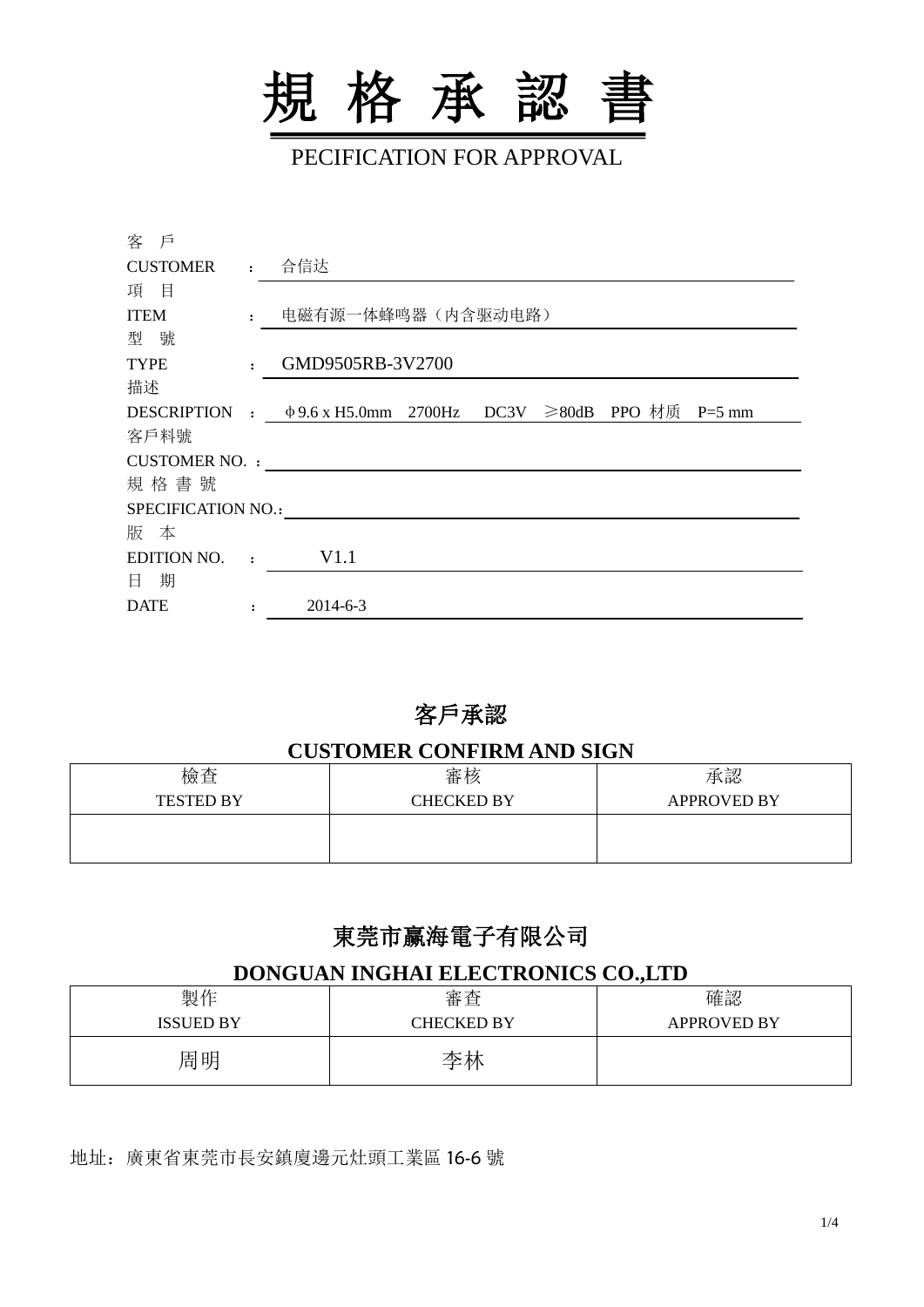電話 / TEL: 0769-83060958 傳真 / FAX: 0769-81608993 網址: [HTTP://WWW.INGHAI.COM](http://www.inghai.com/)

# **DONGGUAN INGHAI ELECTRONICS CO.,LTD**

### **Model NO:** GMD9505RB-3V2700

**A: DIMEMSIONS** Unit:mm Tolerance:  $\pm 0.5$ 



### **B: SPECIFICATIONS**

| Model NO                        | GMD9505RB              |  |  |
|---------------------------------|------------------------|--|--|
| <b>*Rated Voltage</b>           | 3VDC                   |  |  |
| <b>Operating Voltage</b>        | $2 \sim 5$ VDC         |  |  |
| <b>*Max.Rated Current</b>       | Max.30mA               |  |  |
| *Sound Pressure level(dB)at10cm | Min.80dB               |  |  |
| <b>*</b> Resonant Frequency     | $2700 \pm 300$ Hz      |  |  |
| <b>Operating Temperature</b>    | $-20$ °C $\sim +75$ °C |  |  |
| <b>Storage Temperature</b>      | $-30$ °C $\sim +80$ °C |  |  |
| Case material and color         | PPO / Black            |  |  |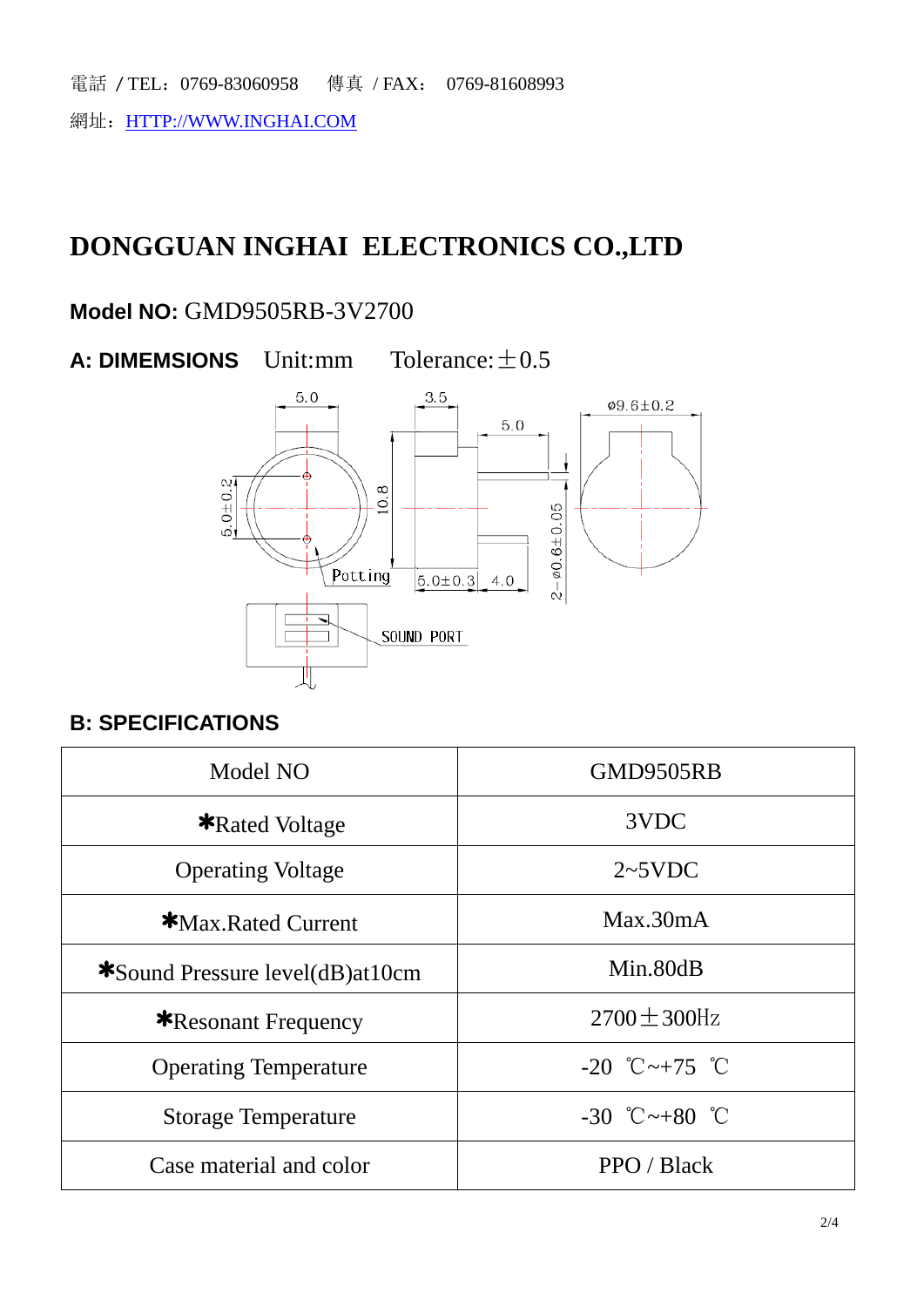# \*Value applying rated voltage(DC)

# 此产品可承受波峰焊 260℃,5 秒。

#### **Measuring condition**

Part shall be measured under a condition (Temperature: 5~35℃, Humidity: 45%~85%R.H., Atmospheric pressure: 860 ~1060hPa) unless the standard condition (Temperature: 25±3℃, Humidity: 60±10%R.H. Atmospheric pressure:  $860 \sim 1060$ hPa) is regulated to measure.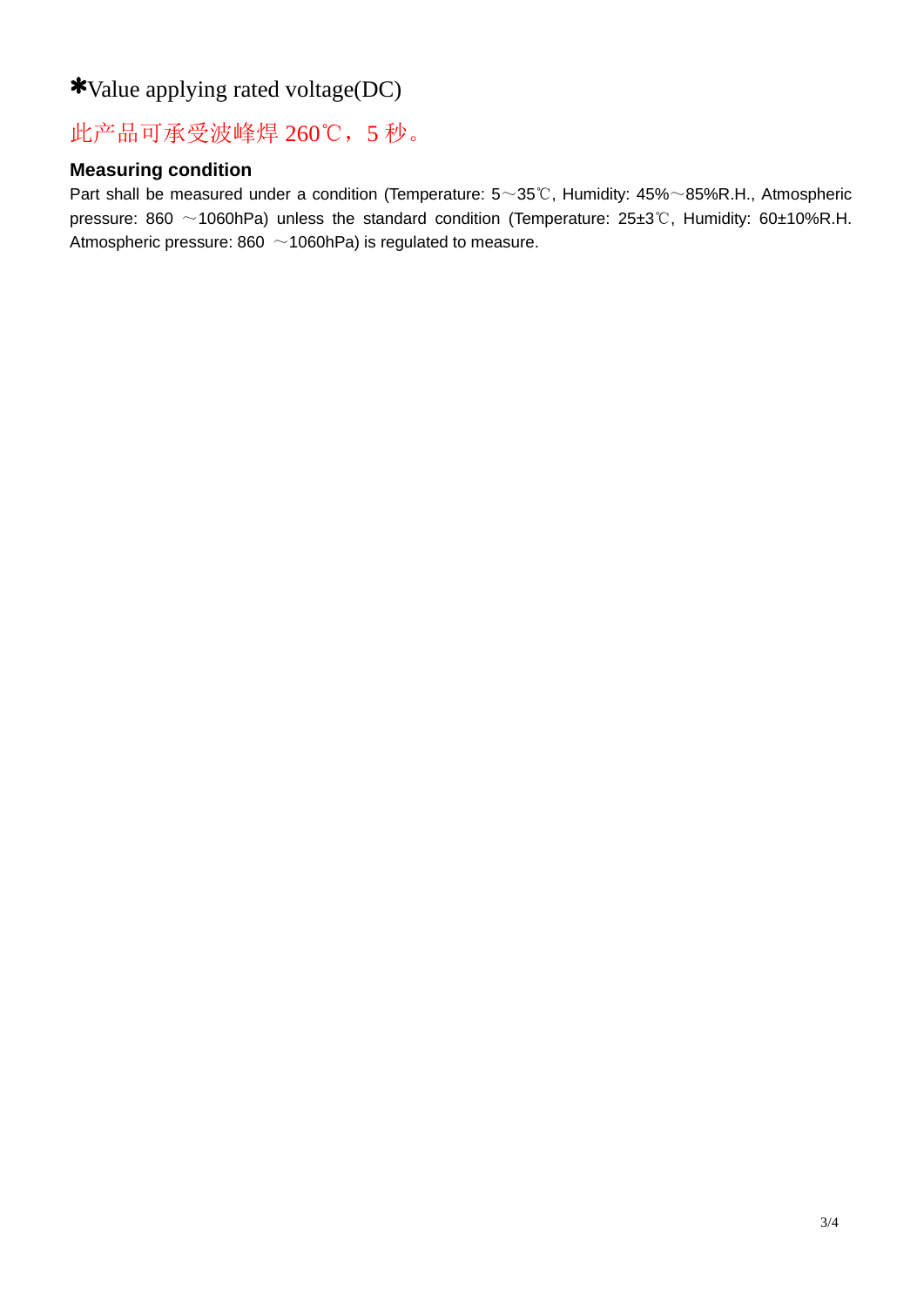### **C: Acoustic Characteristics:**

The oscillation frequency, current consumption and sound pressure are measured by the measuring instruments shown below



**In the measuring test, buzzer is placed as follows:**



### **D: Typical Frequency Response Curve**